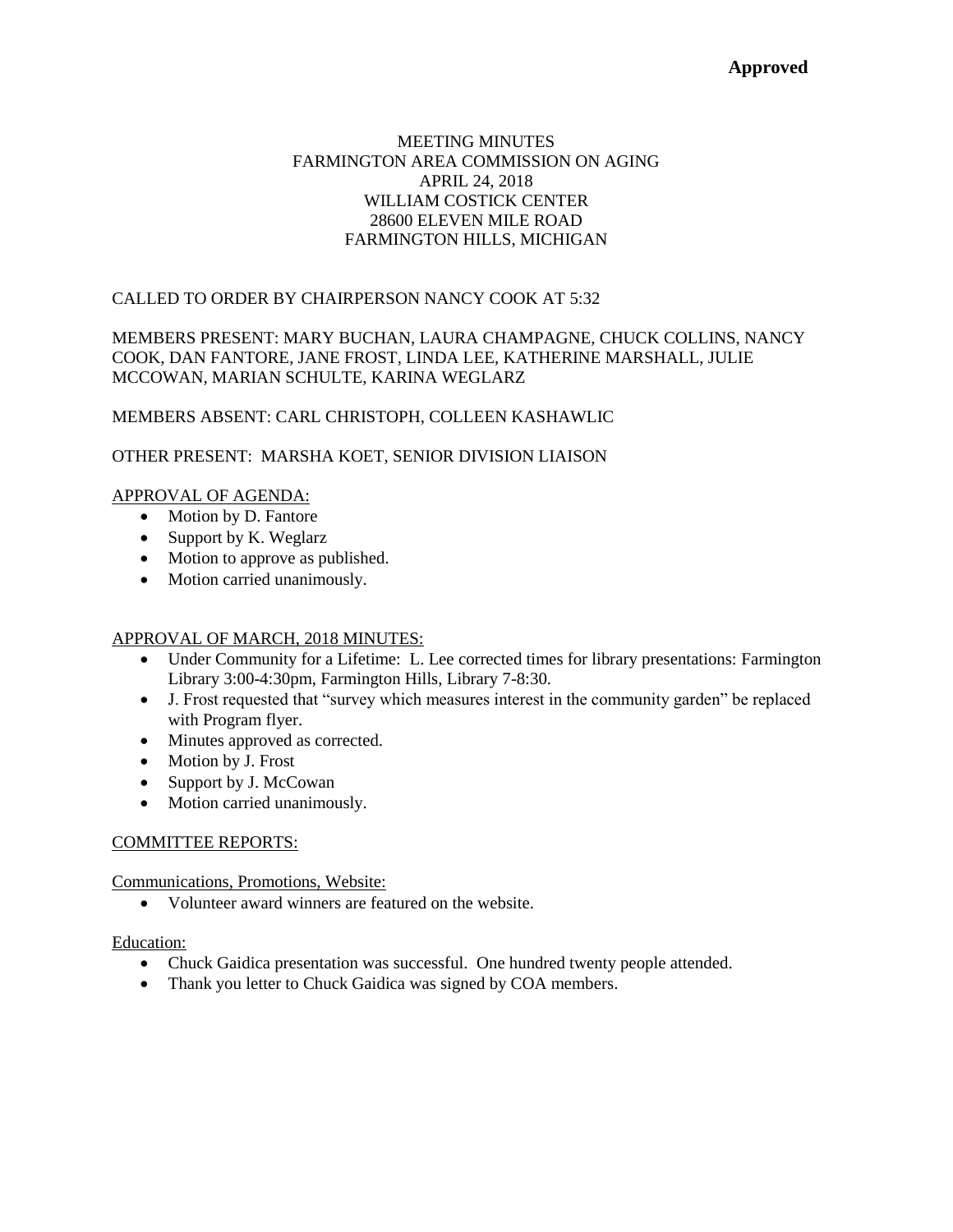Commission on Aging April 24, 2018 Page 2

City Council Reports:

- J. Frost reported to Farmington City Council. She presented qualifications of COA members followed by a presentation of the 2017-2018 activities. Her presentation and the brochure outlining the accomplishments of COA were well received.
- C. Christoph will report to the Farmington Hills City Council on May 14, 2018.

# Community for a Lifetime:

- Under the heading advocacy: J.McCowan discussed Senior Law Day which will be held on May 1 at the Costick Center. It starts at 9:45. The program and lunch are free. She also discussed financial abuse of seniors with a local bank manager. The bank does have training for employees as well as triggers in bank software to help identify potential abuse.
- An internet test to measure whether a senior is capable of managing his/her financial matters is provided by Peter Lichtenberg: https://www.olderadultsnestegg.com
- Under the heading community garden: Flyers have been distributed to local libraries and an Earth Day celebration. Visitors to the Farmers' Market in downtown Farmington and the perennial exchange at Heritage Park will receive notice of the library programs. COA members are encouraged to promote the program through placement of flyers.

## Resource Directory:

- G.Furi, web-master for COA, has agreed to place bullets in the directory so users can quickly access information.
- C.Kashawlic has obtained advertisers for the directory.

### Volunteer Recognition:

Kudos to staff for an interesting program and delicious meal.

### Senior Division Report:

- M. Koet invited everyone to the May  $24<sup>th</sup>$  Health and Fitness Day. Activities begin at 9:30 and include mini-classes in the programs offered at the Senior Center. Blood pressure readings and balance testing will be available.
- May 11 the Senior Division will sponsor a Mothers' Day luncheon at Longacre House. Reservations required.

### Old Business:

• Thank you to M. Koet for COA name badges.

### New Business:

• The June 26 meeting will be held at Longacre House at 5:30. Dinner will be served. Spouses and friends are invited. Director of Special Services will speak.